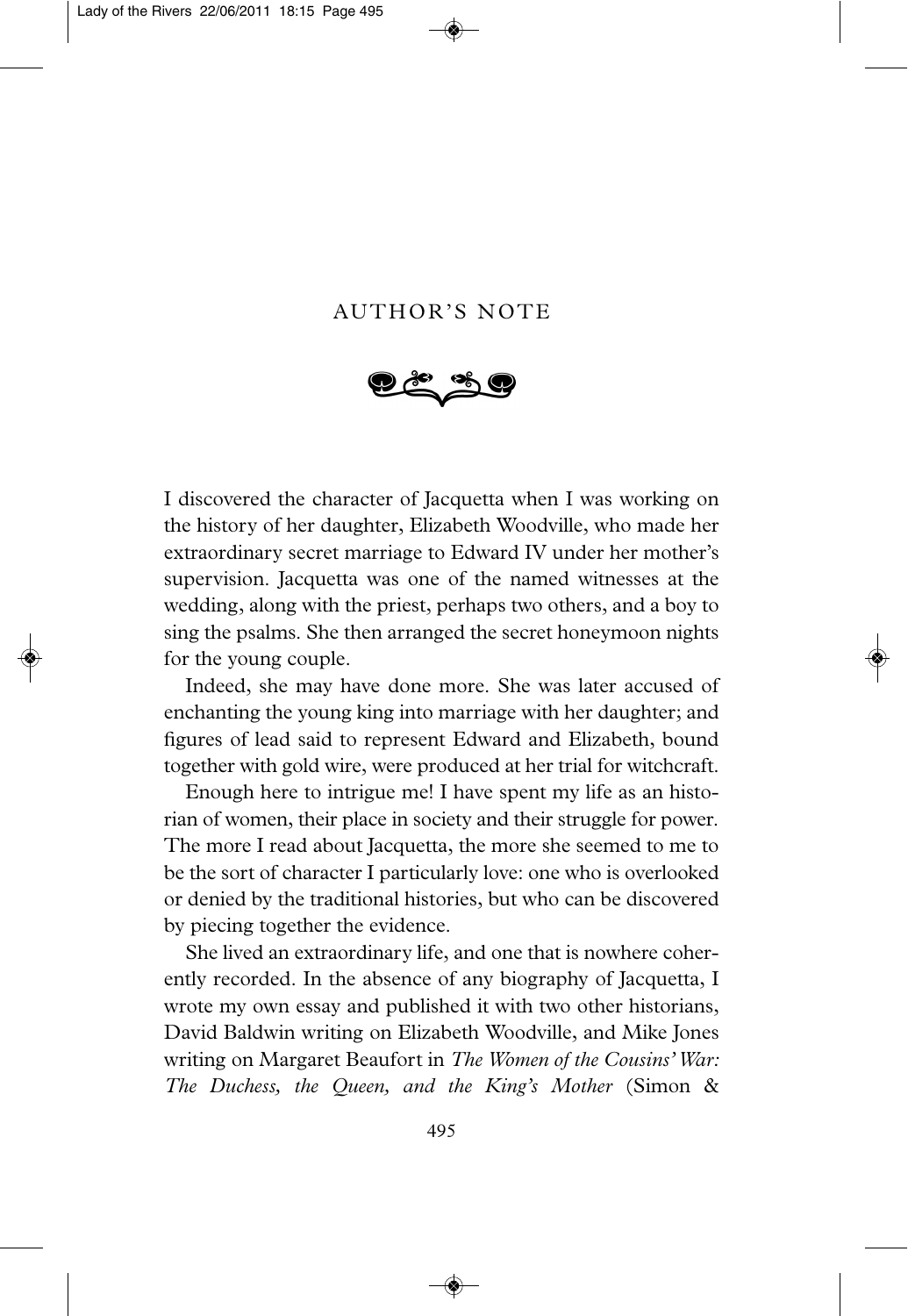## PHILIPPA GREGORY

Schuster, 2011). Readers who want to trace the history behind my novels may be interested in this collection.

Jacquetta married the Duke of Bedford and lived as the first woman of English-ruled France. Her second marriage was for love: she married Sir Richard Woodville, experienced disapproval and had to pay a fine for stepping outside the rules of marriage for royal kinswomen. She served Margaret of Anjou as one of her most favoured ladies in waiting, and was at her side through most of the troubled years of the Wars of the Roses – then known as the Cousins' War. On the defeat of the Lancastrians at the terrible battle of Towton, her son Anthony and her husband Richard surrendered to the victorious Edward IV. The family would probably have lived quietly at peace under the new York regime, if it had not been for the beauty of their widowed daughter, the passionate nature of the young king, and who knows – the magic of Jacquetta.

The family became kin to the king and Jacquetta took full advantage of her rise, becoming once again the leading lady at the royal court. She lived long enough to endure the murder of her beloved husband and son, to support her daughter through defeat and flight into sanctuary, and to witness her son-in-law's triumphant return to the throne. For most of her life Jacquetta was at the very centre of the great events. Often she was a player.

Why she has not been studied is a mystery to me. But she belongs to that large population of women whose lives have been ignored by historians in favour of the lives of prominent men. Also this period is relatively neglected compared to  $-$  say  $-$  more recent times, or even the Tudor period. I expect more historians will work on the fifteenth century, and I hope there will be more research into its women, including Jacquetta.

I suggest that she was inspired by her family legend of Melusina, the water goddess, whose story is beautifully described in Luxembourg Museum as part of the history of the county. To this day the city guides point out the rocks through which Melusina's bath sank, when her husband broke his promise and

496